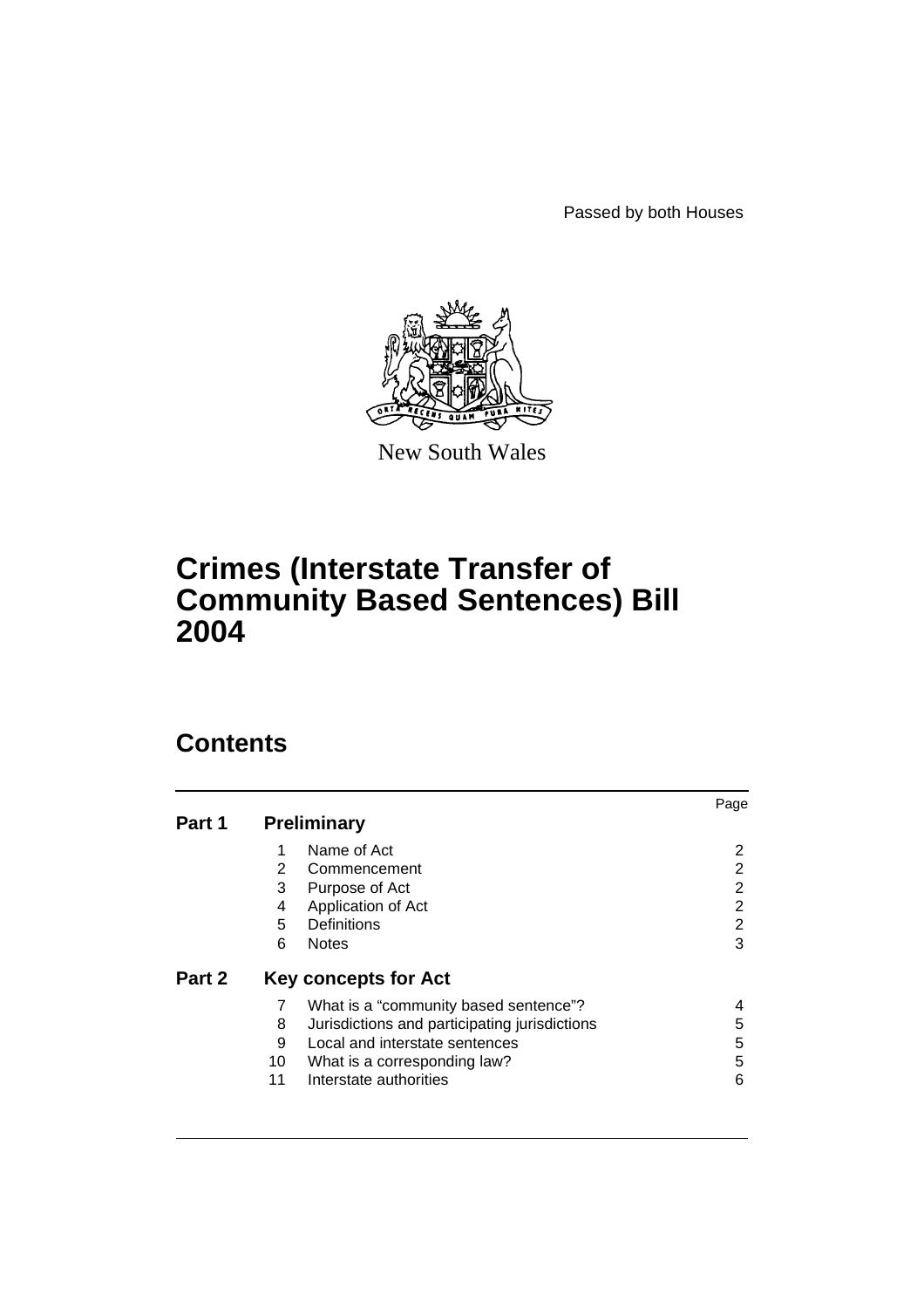Crimes (Interstate Transfer of Community Based Sentences) Bill 2004

**Contents** 

|                   |                                                                |                                                                      | Page           |  |
|-------------------|----------------------------------------------------------------|----------------------------------------------------------------------|----------------|--|
| Part 3            | <b>Administration</b>                                          |                                                                      |                |  |
|                   | 12                                                             | Commissioner of Corrective Services is local authority               | 7              |  |
|                   | 13                                                             | Delegation by local authority                                        | $\overline{7}$ |  |
|                   | 14                                                             | Local register                                                       | $\overline{7}$ |  |
| Part 4            | Registration of interstate sentences in this jurisdiction      |                                                                      |                |  |
|                   | 15                                                             | Request for transfer of interstate sentence                          | 8              |  |
|                   | 16                                                             | Form of request for registration                                     | 8              |  |
|                   | 17                                                             | Request for additional information                                   | 9              |  |
|                   | 18                                                             | Withdrawal of offender's consent                                     | 9              |  |
|                   | 19                                                             | Registration criteria                                                | 10             |  |
|                   | 20                                                             | Decision on request                                                  | 10             |  |
|                   | 21<br>22                                                       | Preconditions for registration                                       | 11             |  |
|                   | 23                                                             | How interstate sentence registered<br>Notice of registration         | 12<br>12       |  |
|                   | 24                                                             | Effect of registration generally                                     | 12             |  |
|                   |                                                                |                                                                      |                |  |
| Part 5            | Registration of local sentences in interstate<br>jurisdictions |                                                                      |                |  |
|                   | 25                                                             | Request for transfer of local sentence                               | 14             |  |
|                   | 26                                                             | Response to request for additional information                       | 14             |  |
|                   | 27                                                             | Effect of interstate registration                                    | 14             |  |
| Part 6            |                                                                | <b>Miscellaneous</b>                                                 |                |  |
|                   | 28                                                             | Inaccurate information about local sentence registered<br>interstate | 15             |  |
|                   | 29                                                             | Dispute about accuracy of information in interstate register         | 15             |  |
|                   | 30                                                             | Evidence of registration and registered particulars                  | 16             |  |
|                   | 31                                                             | Regulations                                                          | 17             |  |
|                   | 32                                                             | Savings, transitional and other provisions                           | 17             |  |
|                   | 33                                                             | <b>Review of Act</b>                                                 | 17             |  |
|                   |                                                                |                                                                      |                |  |
| <b>Schedule 1</b> |                                                                | Savings, transitional and other provisions                           | 18             |  |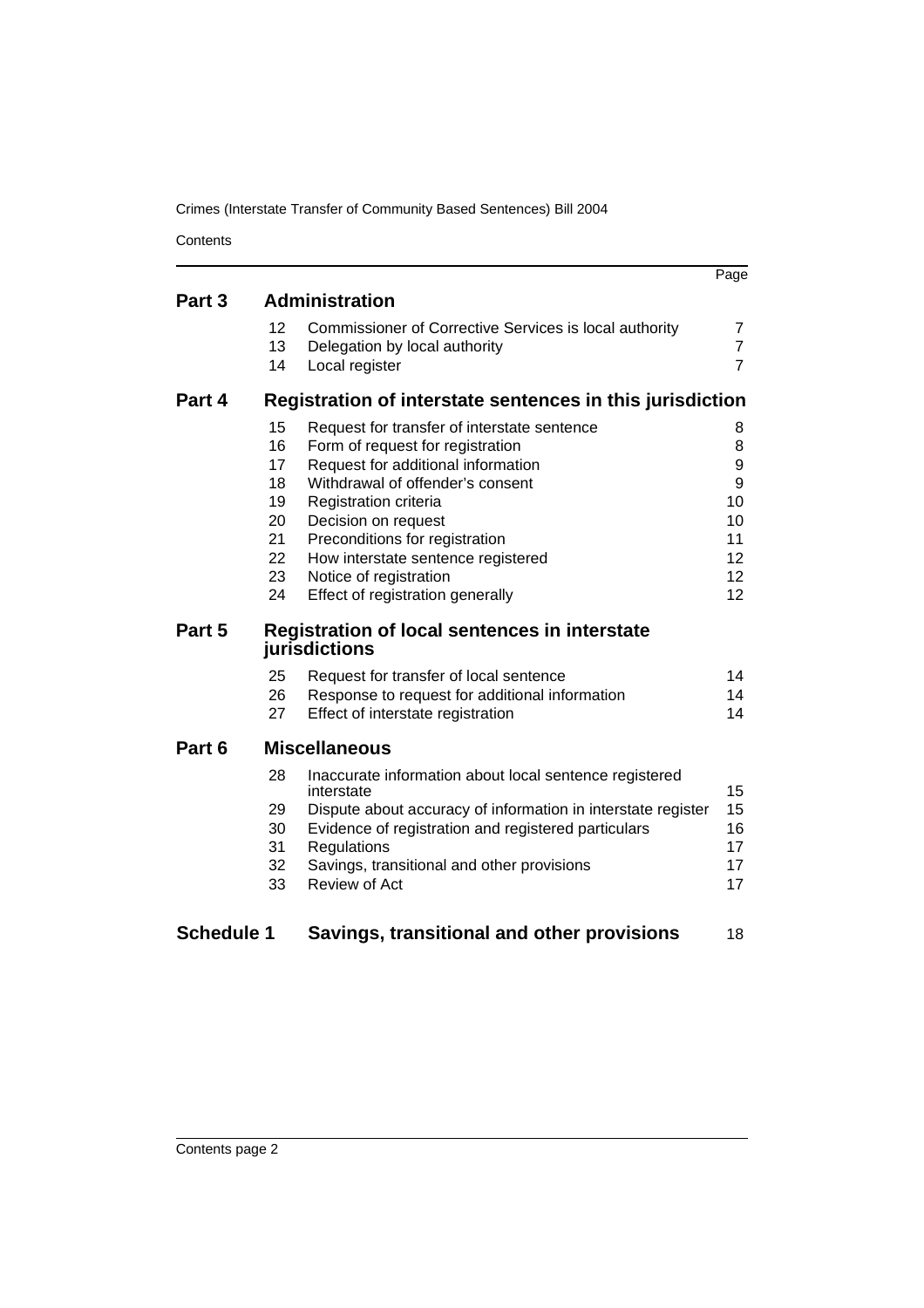*I certify that this PUBLIC BILL, which originated in the LEGISLATIVE ASSEMBLY, has finally passed the LEGISLATIVE COUNCIL and the LEGISLATIVE ASSEMBLY of NEW SOUTH WALES.*

> *Clerk of the Legislative Assembly. Legislative Assembly, Sydney, , 2004*



New South Wales

# **Crimes (Interstate Transfer of Community Based Sentences) Bill 2004**

Act No , 2004

An Act relating to the interstate transfer of community based sentences; and for other purposes.

*I have examined this Bill, and find it to correspond in all respects with the Bill as finally passed by both Houses.*

*Chairman of Committees of the Legislative Assembly.*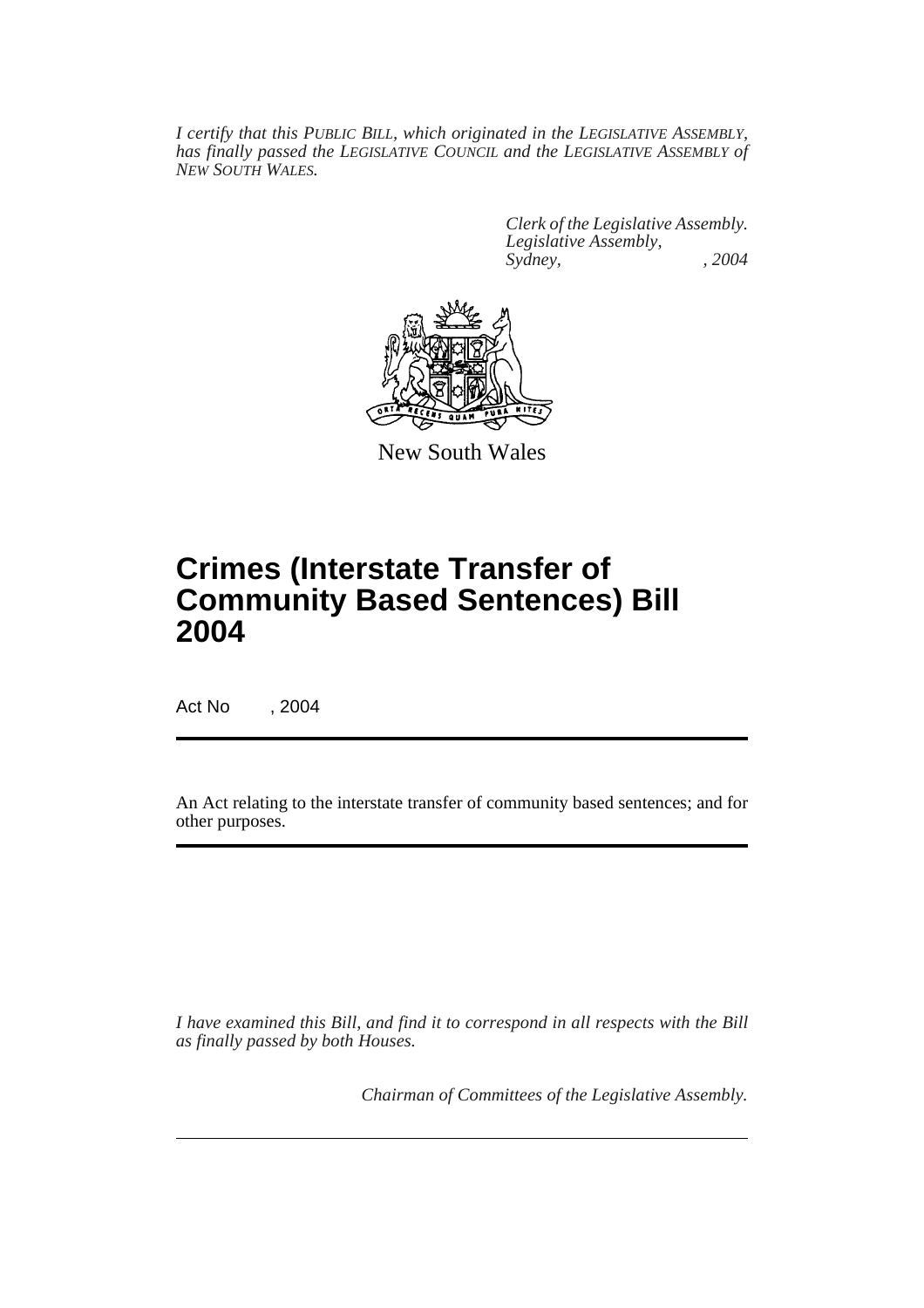Clause 1 Crimes (Interstate Transfer of Community Based Sentences) Bill 2004

Part 1 Preliminary

## **The Legislature of New South Wales enacts:**

# **Part 1 Preliminary**

# **1 Name of Act**

This Act is the *Crimes (Interstate Transfer of Community Based Sentences) Act 2004*.

## **2 Commencement**

This Act commences on a day or days to be appointed by proclamation.

## **3 Purpose of Act**

The purpose of this Act is to allow community based sentences imposed in participating jurisdictions to be transferred, by registration, between participating jurisdictions.

## **4 Application of Act**

- (1) This Act applies only to sentences imposed by courts on adults convicted or found guilty of offences.
- (2) This Act does not apply to:
	- (a) a parole order, or
	- (b) a sentence to the extent that it imposes a fine or other financial penalty (however described), or
	- (c) a sentence to the extent that it requires the making of reparation (however described).

# **5 Definitions**

In this Act:

*community based sentence*—see section 7.

*corresponding law*—see section 10.

*Department* means the Department of Corrective Services.

*interstate authority*—see section 11.

*interstate jurisdiction*—see section 8 (4).

*interstate sentence*—see section 9 (2).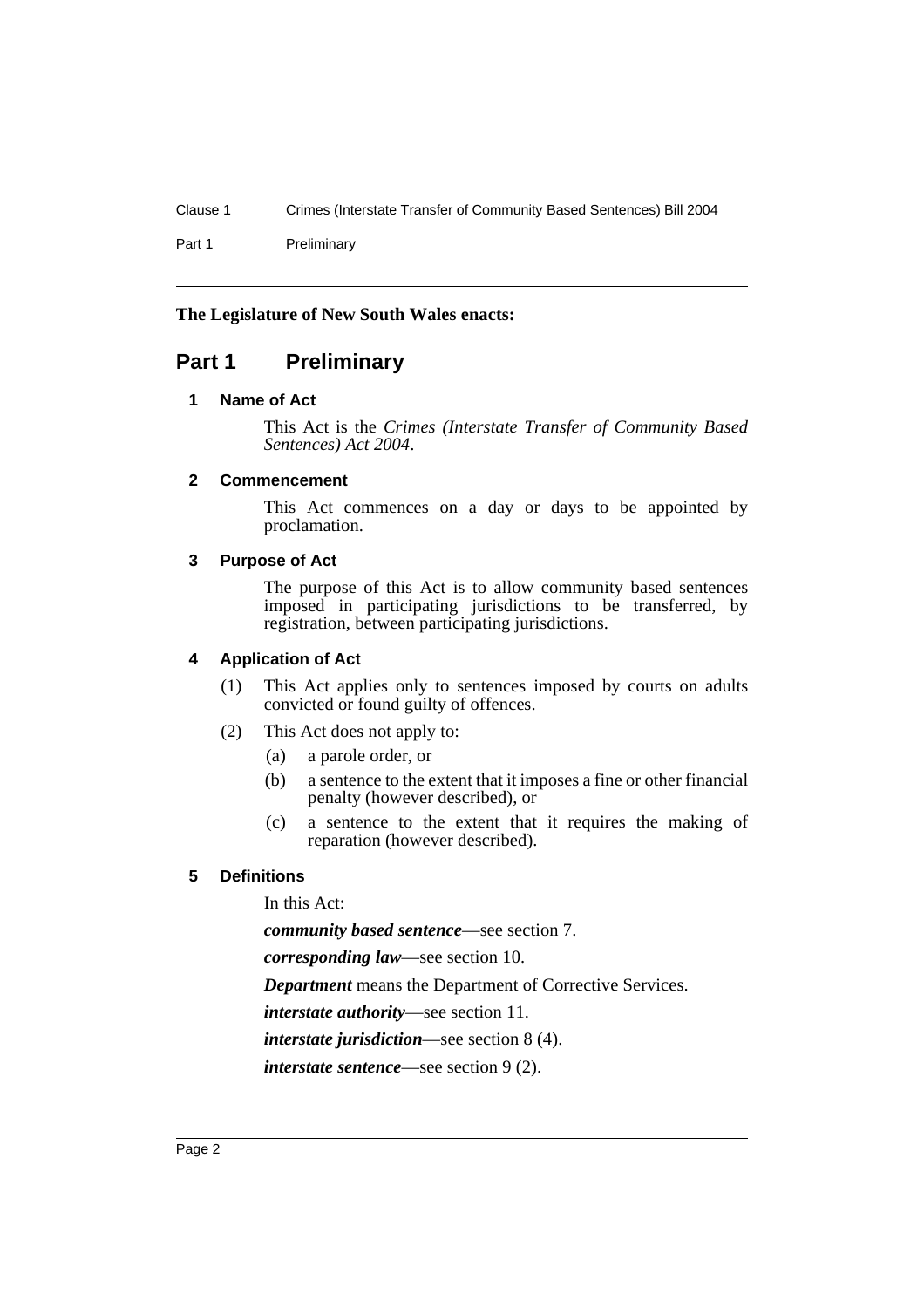Crimes (Interstate Transfer of Community Based Sentences) Bill 2004 Clause 6

Preliminary **Part 1** 

*jurisdiction*—see section 8 (1).

*local authority*—see section 12.

*local register*—see section 14.

*local sentence*—see section 9 (1).

*offender*, in relation to a community based sentence, means the person on whom the sentence was imposed.

*originating jurisdiction*, for a community based sentence, means the jurisdiction where the sentence was originally imposed.

*parole order* means an order in force under:

- (a) section 50 of the *Crimes (Sentencing Procedure) Act 1999*, or
- (b) section 138, 141, 149, 150, 154A, 159 or 160 of the *Crimes (Administration of Sentences) Act 1999*.

*participating jurisdiction*—see section 8 (3).

*registration criteria*, for Part 4 (Registration of interstate sentences in this jurisdiction)—see section 19.

*sentence* means an order, decision or other sentence (however described), and includes part of a sentence.

#### *serve a sentence* includes:

- (a) comply with or satisfy the sentence, or
- (b) do anything else in accordance with the sentence.

*this jurisdiction*—see section 8 (2).

**Note.** Expressions used in this Act (or in a particular provision of this Act) that are defined in the *Interpretation Act 1987* have the meanings set out in that Act.

#### **6 Notes**

Notes included in this Act do not form part of this Act.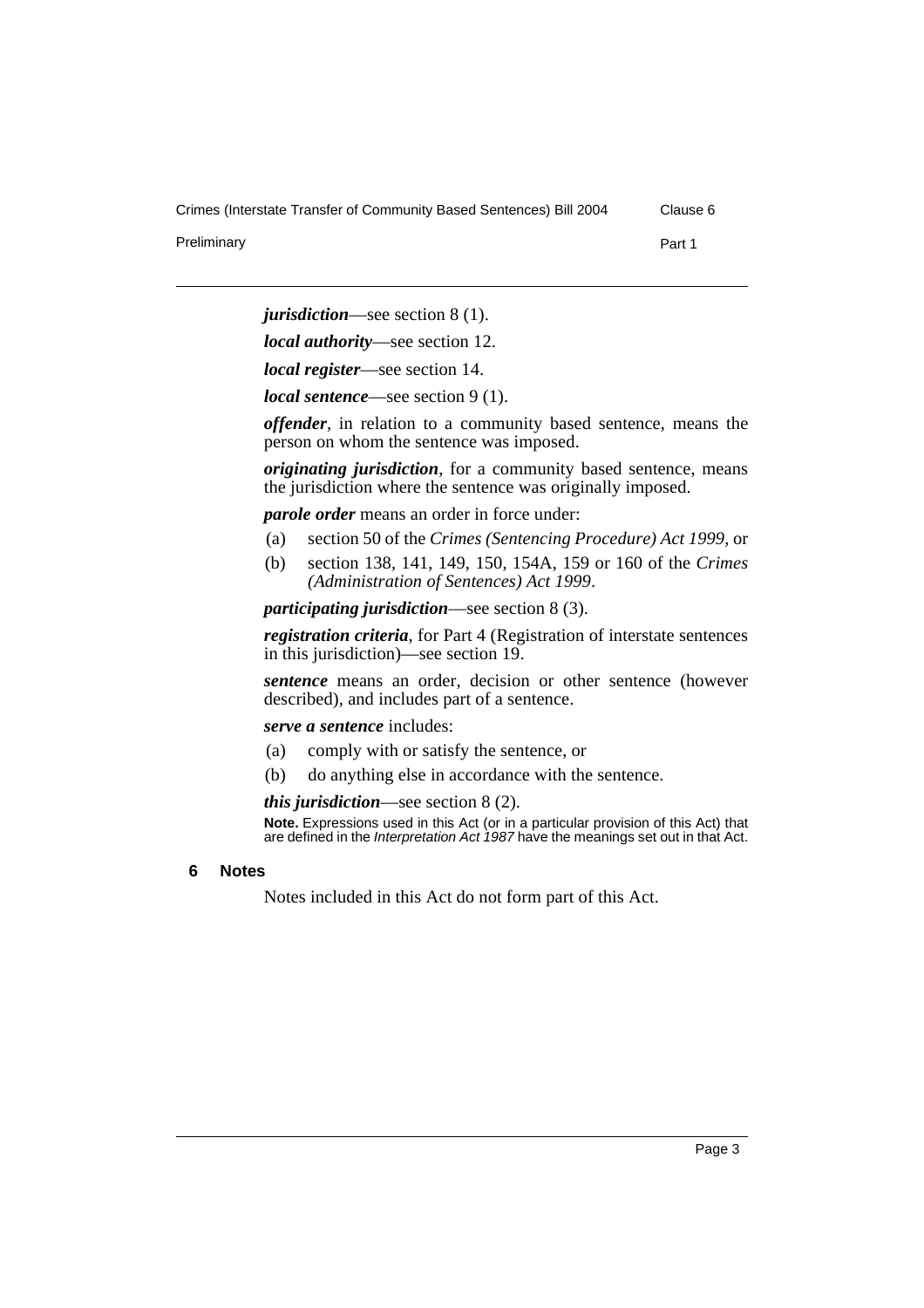Clause 7 Crimes (Interstate Transfer of Community Based Sentences) Bill 2004

Part 2 Key concepts for Act

# **Part 2 Key concepts for Act**

#### **7 What is a "community based sentence"?**

- (1) A *community based sentence* is:
	- (a) for this jurisdiction—any of the following:
		- (i) a periodic detention order under section 6 of the *Crimes (Sentencing Procedure) Act 1999* and the sentence of imprisonment in relation to which the order is made,
		- (ii) a home detention order under section 7 of the *Crimes (Sentencing Procedure) Act 1999* and the sentence of imprisonment in relation to which the order is made,
		- (iii) a home detention order under section 165 of the *Crimes (Administration of Sentences) Act 1999* and the remainder of the term of the sentence in relation to which the order is made.
		- (iv) a community service order under section 8 of the *Crimes (Sentencing Procedure) Act 1999*,
		- (v) a good behaviour bond entered into under section 9 (1) of the *Crimes (Sentencing Procedure) Act 1999*,
		- (vi) a good behaviour bond entered into under section 10 (1) (b) of the *Crimes (Sentencing Procedure) Act 1999*,
		- (vii) an order under section 12 (1) of the *Crimes (Sentencing Procedure) Act 1999* suspending a sentence, a good behaviour bond entered into in accordance with the order and the sentence of imprisonment imposed in relation to the order,
		- (viii) a sentence declared by the regulations to be a community based sentence, and
	- (b) for an interstate jurisdiction—a sentence that is a community based sentence under the corresponding law of the jurisdiction.
- (2) For the purposes of subsection (1) (a), the following are taken to be a single community based sentence:
	- (a) a periodic detention order under section 6 of the *Crimes (Sentencing Procedure) Act 1999* and the sentence of imprisonment in relation to which the order is made,
	- (b) a home detention order under section 7 of the *Crimes (Sentencing Procedure) Act 1999* and the sentence of imprisonment in relation to which the order is made,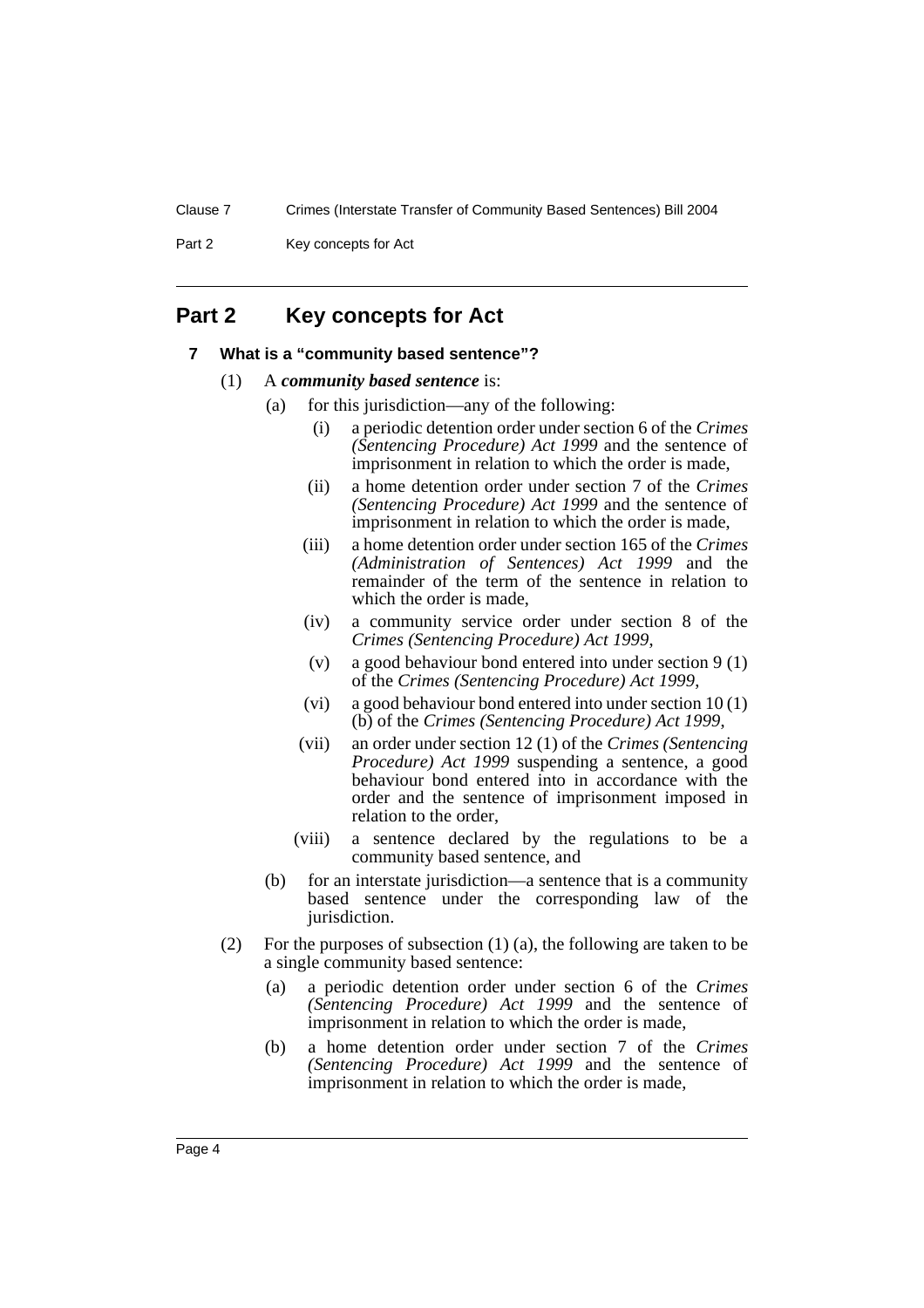Crimes (Interstate Transfer of Community Based Sentences) Bill 2004 Clause 8

Key concepts for Act Part 2

- (c) a home detention order under section 165 of the *Crimes (Administration of Sentences) Act 1999* and the remainder of the term of the sentence in relation to which the order is made,
- (d) an order under section 12 (1) of the *Crimes (Sentencing Procedure) Act 1999*, a good behaviour bond entered into in accordance with the order and the sentence of imprisonment imposed in relation to the order.

## **8 Jurisdictions and participating jurisdictions**

- (1) A *jurisdiction* means a State or Territory of the Commonwealth.
- (2) *This jurisdiction* means New South Wales.
- (3) A *participating jurisdiction* is this jurisdiction or a State or Territory of the Commonwealth declared by the regulations to be a participating jurisdiction.
- (4) An *interstate jurisdiction* is a participating jurisdiction other than this jurisdiction.

#### **9 Local and interstate sentences**

(1) A *local sentence* is a community based sentence in force in this jurisdiction.

**Note.** For the effect of interstate registration of a local sentence, see section 27.

(2) An *interstate sentence* is a community based sentence in force in an interstate jurisdiction. **Note.** For the effect of registration in this jurisdiction of an interstate sentence, see section 24.

#### **10 What is a corresponding law?**

#### A *corresponding law* is:

- (a) a law of an interstate jurisdiction corresponding, or substantially corresponding, to this Act, or
- (b) a law of an interstate jurisdiction that is declared by the regulations to be a corresponding law, whether or not the law corresponds, or substantially corresponds, to this Act.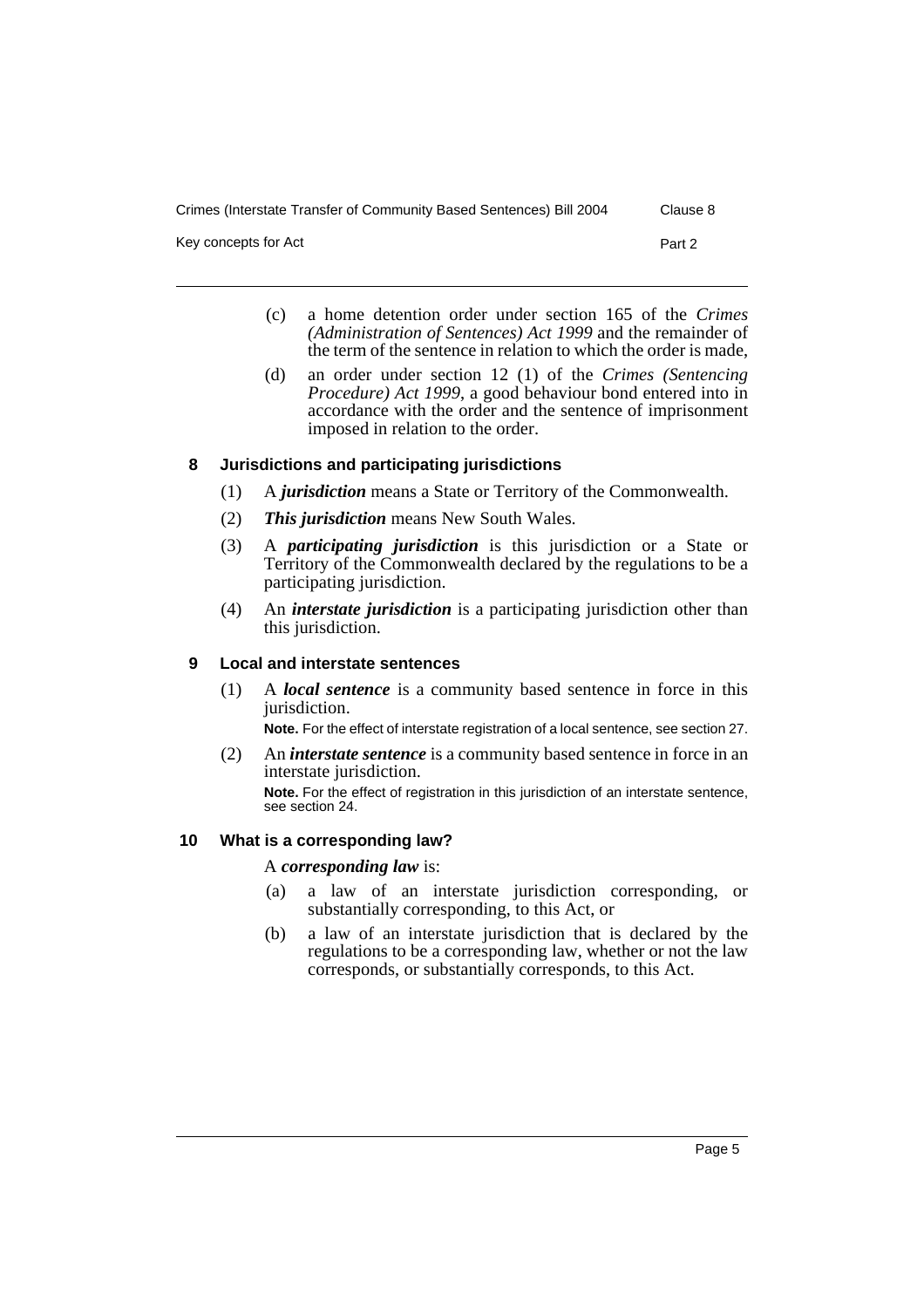Clause 11 Crimes (Interstate Transfer of Community Based Sentences) Bill 2004

Part 2 Key concepts for Act

## **11 Interstate authorities**

The *interstate authority* for an interstate jurisdiction is the entity that is the local authority for the jurisdiction under the corresponding law of the jurisdiction.

**Note.** The local authority for New South Wales is the Commissioner of Corrective Services, see section 12.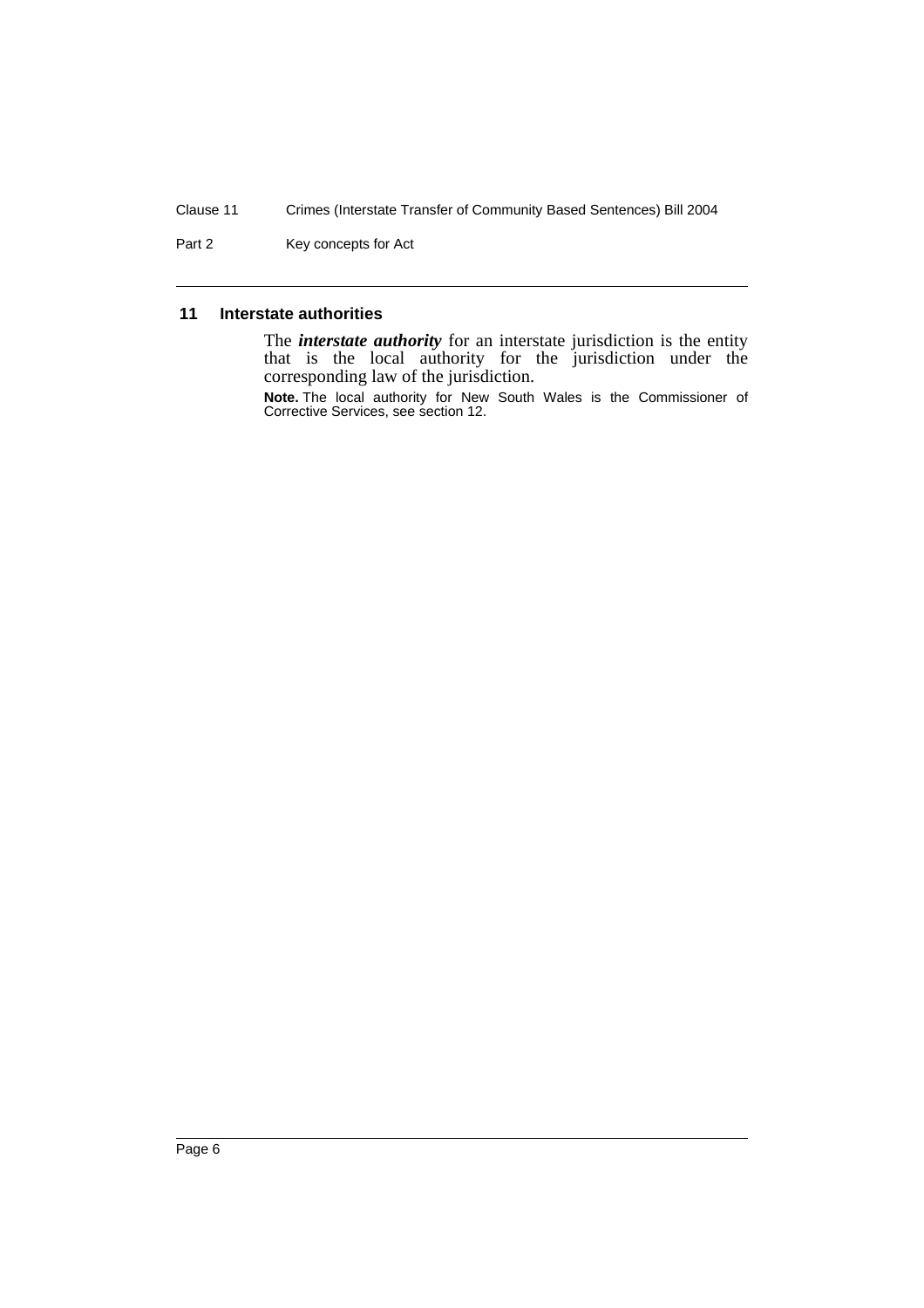Crimes (Interstate Transfer of Community Based Sentences) Bill 2004 Clause 12 Administration **Part 3** 

# **Part 3 Administration**

#### **12 Commissioner of Corrective Services is local authority**

The *local authority* for this jurisdiction is the Commissioner of Corrective Services.

## **13 Delegation by local authority**

The local authority may delegate the exercise of any of the authority's functions under this Act to another member of staff of the Department (other than this power of delegation).

#### **14 Local register**

- (1) The local authority must keep a register (the *local register*) of interstate sentences registered under this Act.
- (2) The local authority may correct a mistake or omission in the local register.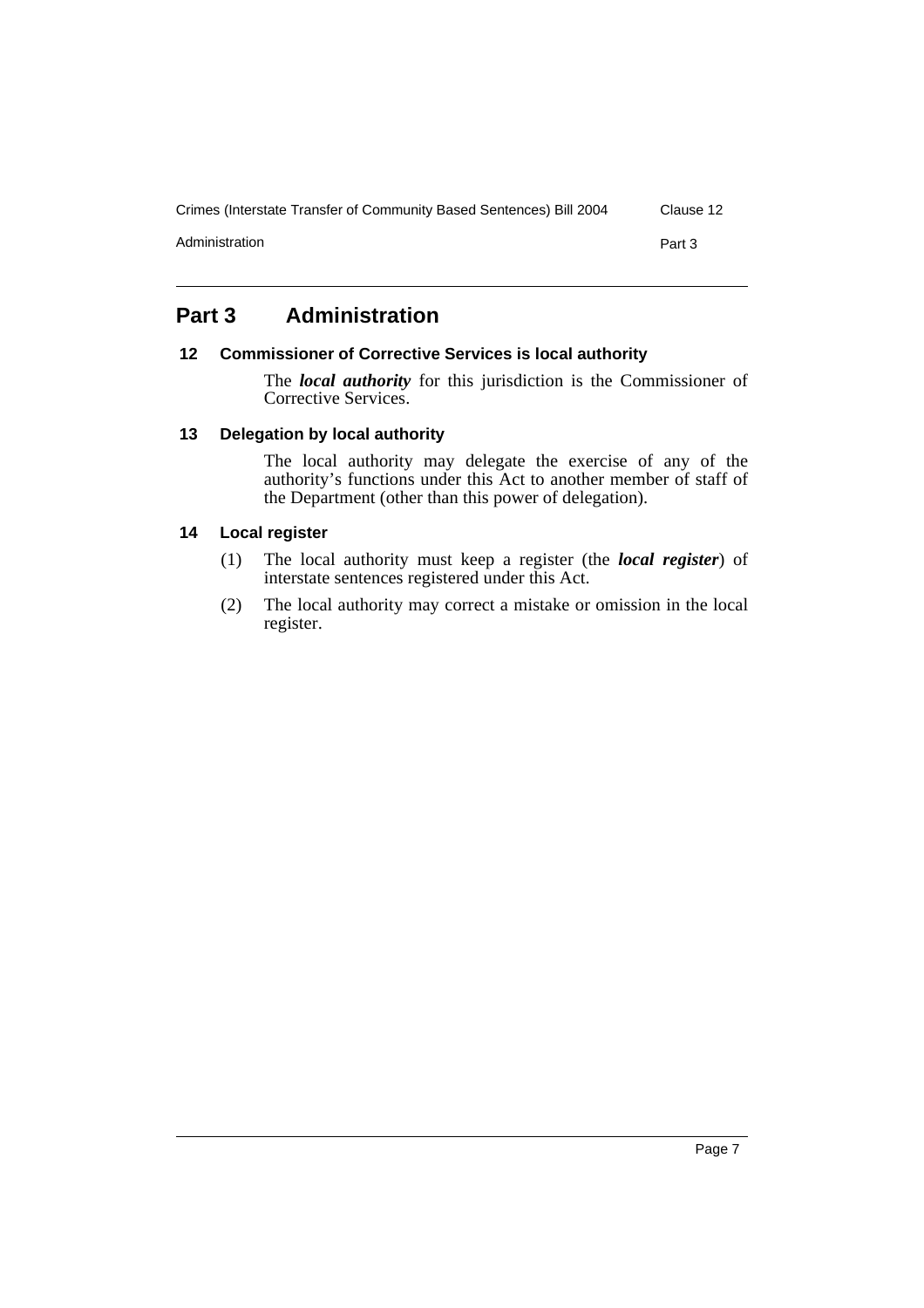# **Part 4 Registration of interstate sentences in this jurisdiction**

## **15 Request for transfer of interstate sentence**

The local authority may register an interstate sentence in this jurisdiction at the request of the interstate authority for the interstate jurisdiction in which the sentence is in force.

# **16 Form of request for registration**

- (1) The local authority must consider the request if the request:
	- (a) is in writing, and
	- (b) states the following particulars:
		- (i) the offender's name,
		- (ii) the offender's date of birth,
		- (iii) the offender's last-known address,
		- (iv) any other particulars required by the local authority, and
	- (c) is accompanied by the documents mentioned in subsection (2).
- (2) The documents to accompany the request are as follows:
	- (a) a copy of the interstate sentence certified by the interstate authority,
	- (b) a copy of the offender's consent for the registration of the sentence in this jurisdiction,
	- (c) a copy of any relevant pre-sentence report about the offender held by the interstate jurisdiction in relation to any offence committed by the offender for which the offender is subject to a sentence,
	- (d) a copy of any relevant psychological or other assessment of the offender held by the interstate authority,
	- (e) details held by the interstate jurisdiction of:
		- (i) the offender's criminal record (whether in or outside Australia), and
		- (ii) the offender's compliance with the interstate sentence and any other relevant non-custodial sentence,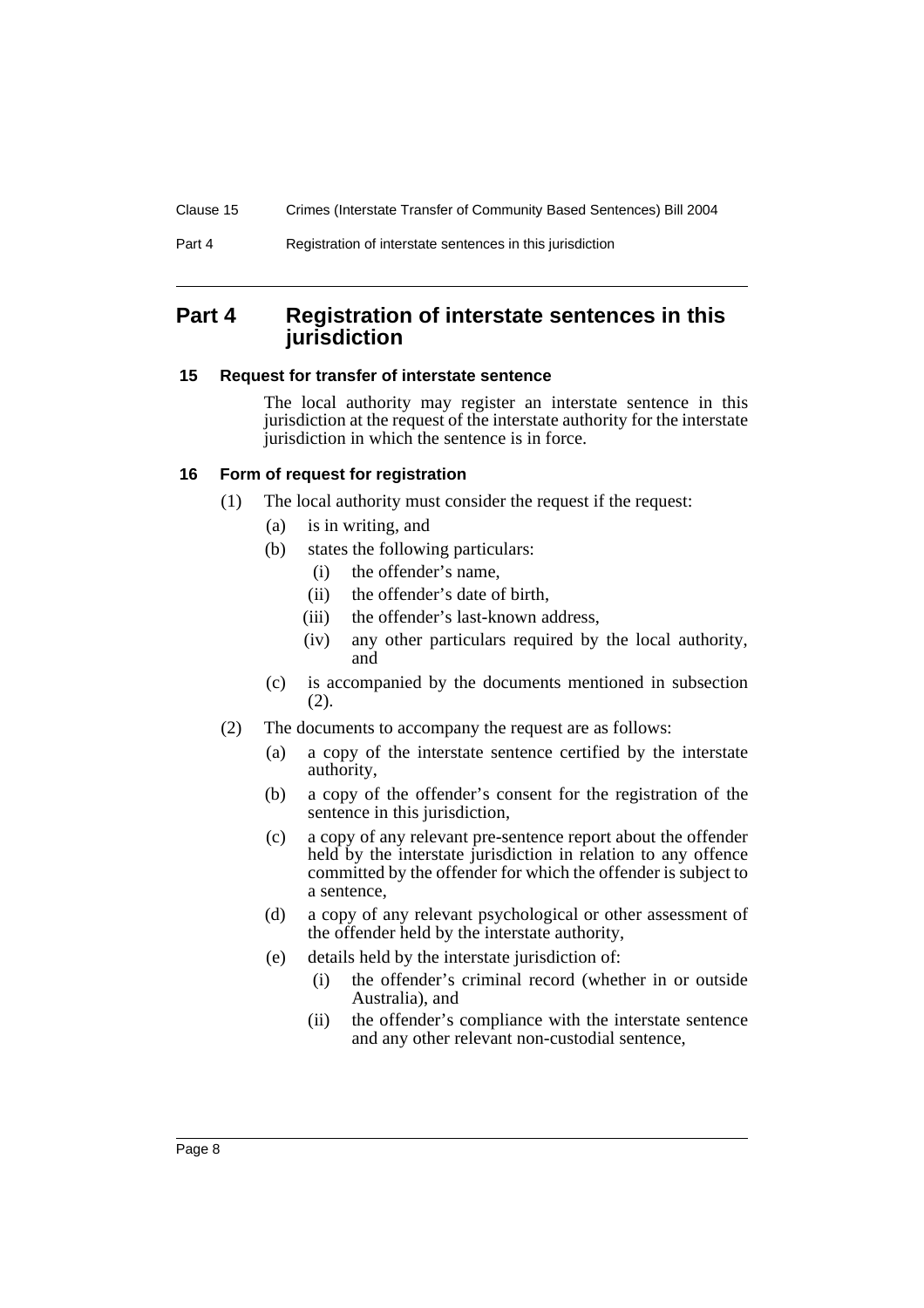Registration of interstate sentences in this jurisdiction Part 4

- (f) a statement by the interstate authority explaining what part of the sentence has been served in the interstate jurisdiction or any other interstate jurisdiction before the making of the request,
- (g) a statement by the interstate authority that the authority has explained to the offender, in language likely to be readily understood by the offender, that, if the sentence is registered in this jurisdiction:
	- (i) the offender will be bound by the requirements of the law of this jurisdiction in relation to the sentence, and
	- (ii) a breach of the sentence may result in the offender being resentenced in this jurisdiction for the offence, and
	- (iii) the other consequences for a breach of the sentence in<br>this iurisdiction may be different from the jurisdiction may be different from the consequences for a breach of the sentence in the interstate jurisdiction, and, in particular, the penalties for breach of the sentence may be different,
- (h) a statement by the interstate authority that sets out the reasons given by the offender for requesting to register the interstate sentence in this jurisdiction,
- (i) any other document required by the local authority.
- (3) For the purposes of subsection (2) (c), the offender is *subject* to a sentence if the sentence has not been fully served and has not been discharged.
- (4) In considering the request, the local authority may take into account any other information or other documents given to the local authority by the interstate authority.

#### **17 Request for additional information**

The local authority may ask the interstate authority for additional information about the interstate sentence or the offender.

#### **18 Withdrawal of offender's consent**

The offender may withdraw consent to the registration of the interstate sentence at any time before (but not after) its registration by giving written notice to the local authority.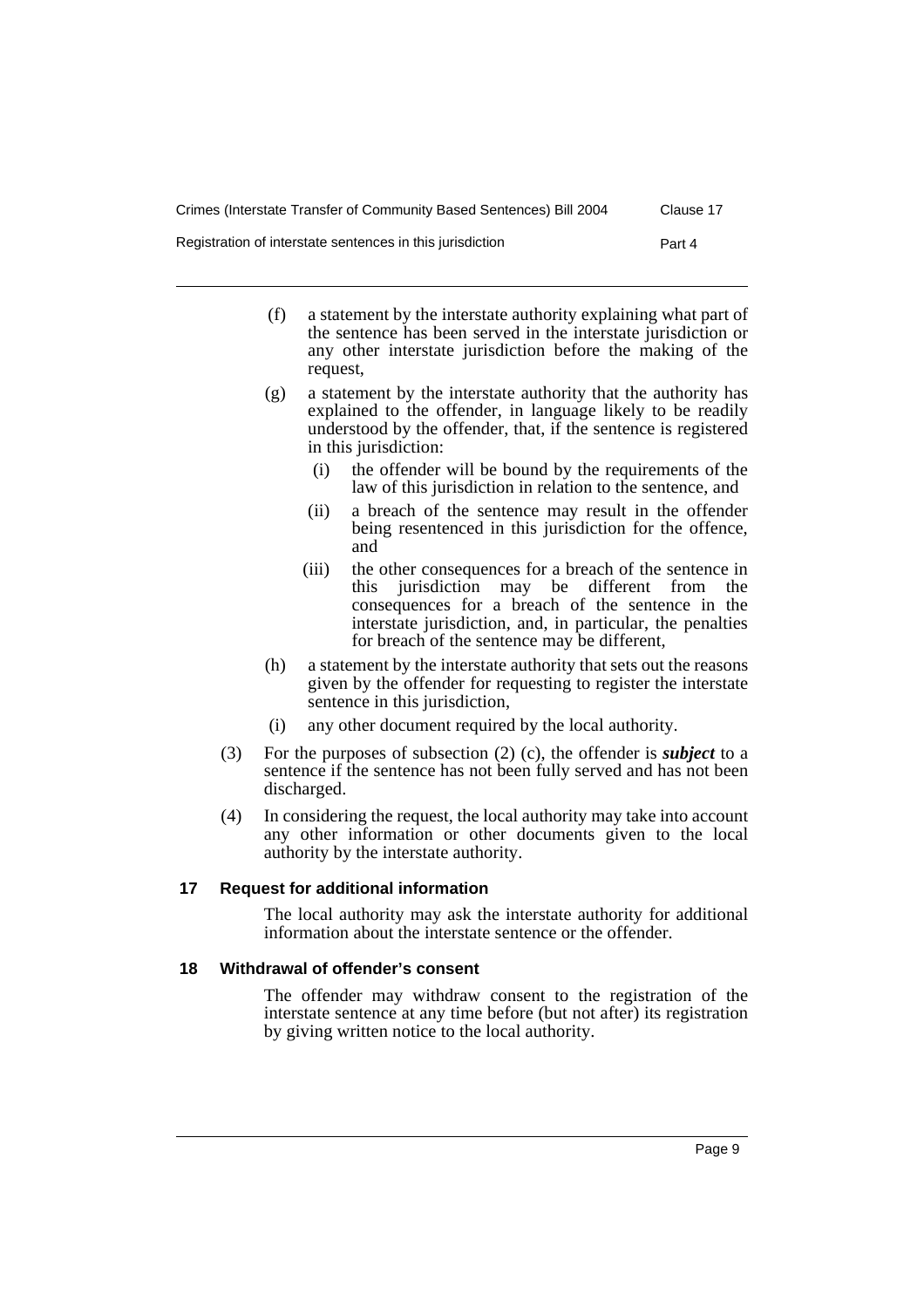#### **19 Registration criteria**

- (1) The *registration criteria* are that:
	- (a) the offender has consented to the sentence being registered in this jurisdiction and has not withdrawn the consent, and
	- (b) there is a corresponding community based sentence under the law of this jurisdiction, and
	- (c) the offender can comply with the sentence in this jurisdiction, and
	- (d) the sentence can be safely, efficiently and effectively administered in this jurisdiction.

#### (2) In this section, there is a *corresponding community based sentence under the law of this jurisdiction* for the interstate sentence if:

- (a) a community based sentence under the law of this jurisdiction corresponds, or substantially corresponds, to the interstate sentence, or
- (b) a community based sentence under the law of this jurisdiction is declared by the regulations to correspond to the interstate sentence, whether or not the sentence corresponds, or substantially corresponds, to the interstate sentence.

#### **20 Decision on request**

- (1) The local authority may decide:
	- (a) to register the interstate sentence, or
	- (b) to register the sentence if the offender meets preconditions imposed under section 21 (Preconditions for registration), or
	- (c) not to register the sentence.
- (2) In deciding whether to register the interstate sentence, the local authority must have regard to the registration criteria, but may have regard to any matter prescribed by the regulations and any other relevant matter.
- (3) The local authority:
	- (a) may decide not to register the interstate sentence even if satisfied the registration criteria are met, but
	- (b) must not decide to register the interstate sentence (with or without preconditions) unless satisfied that the registration criteria are met.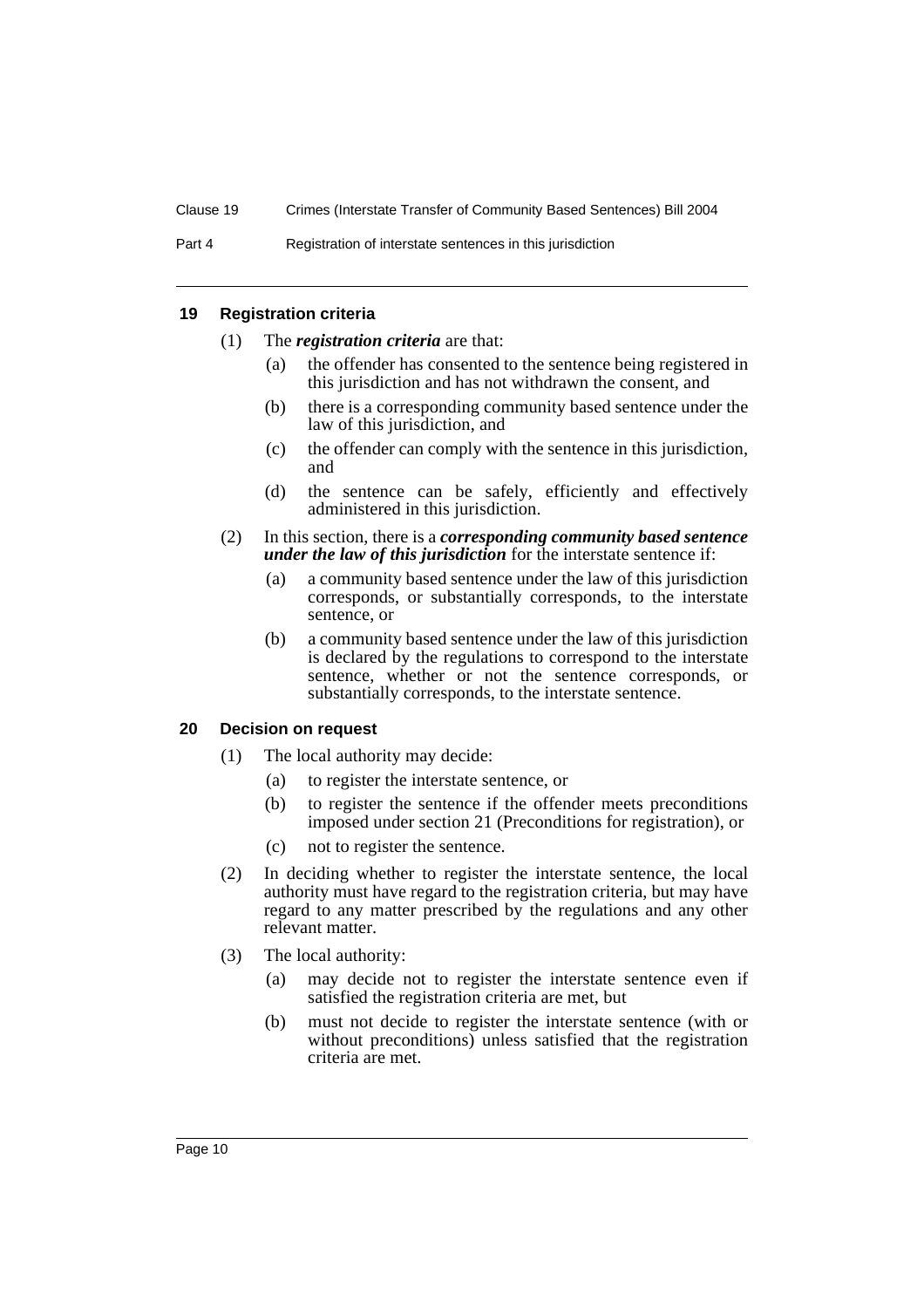| Crimes (Interstate Transfer of Community Based Sentences) Bill 2004 | Clause 21 |
|---------------------------------------------------------------------|-----------|
| Registration of interstate sentences in this jurisdiction           | Part 4    |

- (4) The local authority may decide whether to register the interstate sentence, or to impose any preconditions, on the information and documents given to the authority under this Part, and any other information or documents available to the authority, without hearing the offender.
- (5) To remove any doubt, the local authority may decide to register the interstate sentence even if:
	- (a) the interstate jurisdiction is not the originating jurisdiction for the sentence, or
	- (b) the sentence has previously been registered in this jurisdiction or this jurisdiction is the originating jurisdiction for the sentence, or
	- (c) the authority has previously decided not to register the sentence in this jurisdiction. **Note.** For the effect of registration in this jurisdiction of an interstate sentence, see section 24.
- (6) If the local authority decides not to register the interstate sentence, the authority must give written notice of the decision to the offender and the interstate authority.

# **21 Preconditions for registration**

- (1) The local authority may impose preconditions for the registration of the interstate sentence that the offender must meet to show that the offender can comply, and is willing to comply, with the sentence in this jurisdiction.
- (2) Without limiting subsection (1), the local authority may impose preconditions of the following kind:
	- (a) that the offender must satisfy the local authority before a stated time that the offender is living in this jurisdiction,
	- (b) that the offender must report to a stated person in this jurisdiction at a stated time and place (or another time and place agreed between the local authority and the offender).
- (3) If the local authority decides to impose preconditions, the local authority must give written notice of the decision and the preconditions to the offender and the interstate authority.
- (4) The local authority may, by written notice to the offender and the interstate authority, amend or revoke any precondition.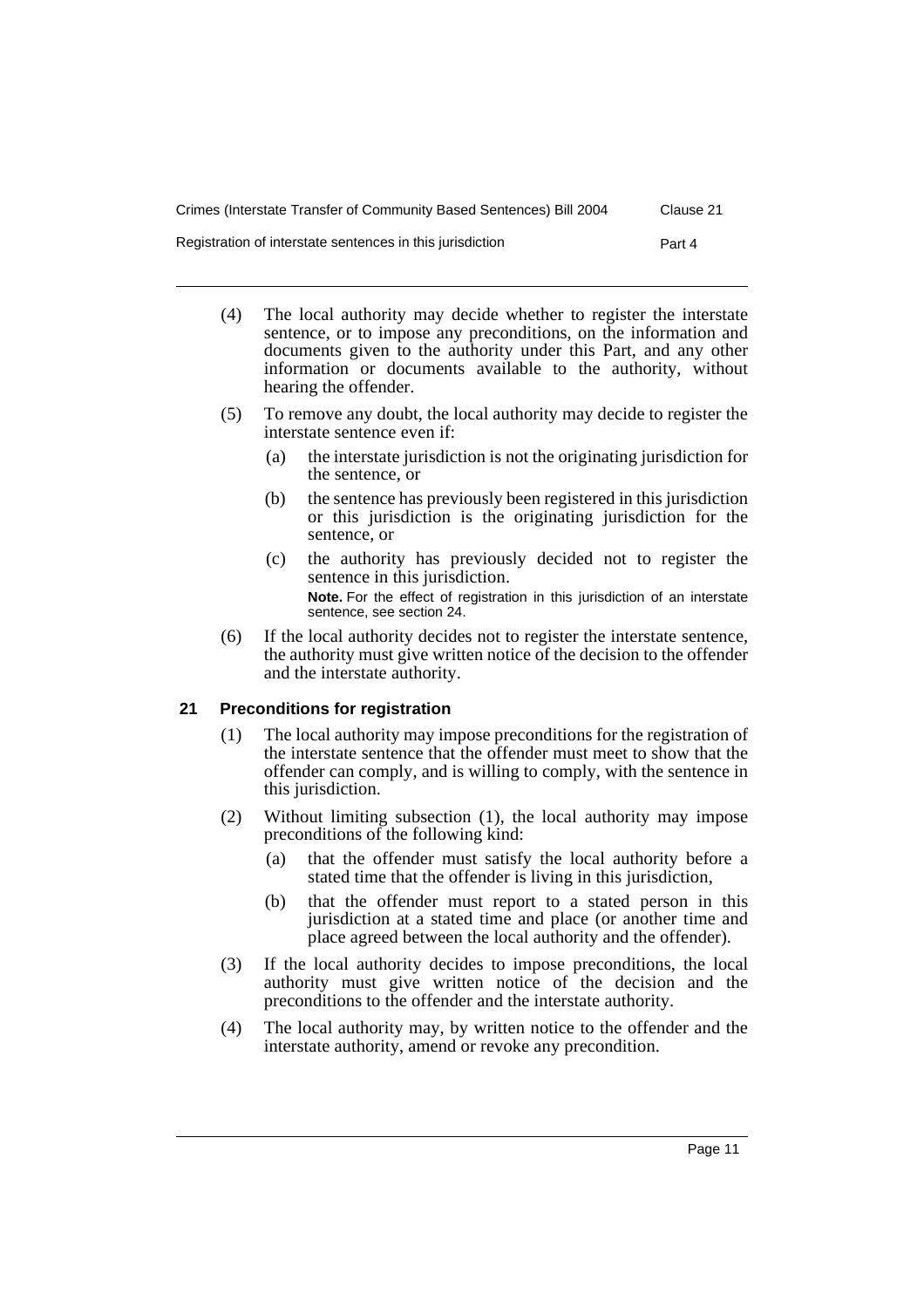Part 4 Registration of interstate sentences in this jurisdiction

#### **22 How interstate sentence registered**

- (1) If the local authority decides to register the interstate sentence in this jurisdiction without imposing preconditions for the registration of the sentence, the local authority must register the sentence by entering the required details in the local register.
- (2) If the local authority decides to impose preconditions for the registration of the interstate sentence, the local authority must register the sentence by entering the required details in the local register only if the authority is satisfied that the preconditions have been met.
- (3) In this section:

*required details* means the details of the offender and the interstate sentence prescribed by the regulations.

#### **23 Notice of registration**

- (1) If the local authority registers the interstate sentence in this jurisdiction, the local authority must give written notice of the registration to the offender and the interstate authority.
- (2) The notice must state the date the sentence was registered.

# **24 Effect of registration generally**

- (1) If the interstate sentence is registered in this jurisdiction, the following provisions apply:
	- (a) the sentence becomes a community based sentence in force in this jurisdiction, and ceases to be a community based sentence in force in the interstate jurisdiction,
	- (b) the sentence is taken to have been validly imposed by the appropriate court of this jurisdiction,
	- (c) the sentence continues to apply to the offender in accordance with its terms despite anything to the contrary under the law of this jurisdiction,
	- (d) the offence (the *relevant offence*) for which the sentence was imposed on the offender is taken to be an offence against the law of this jurisdiction, and not an offence against the law of the originating jurisdiction,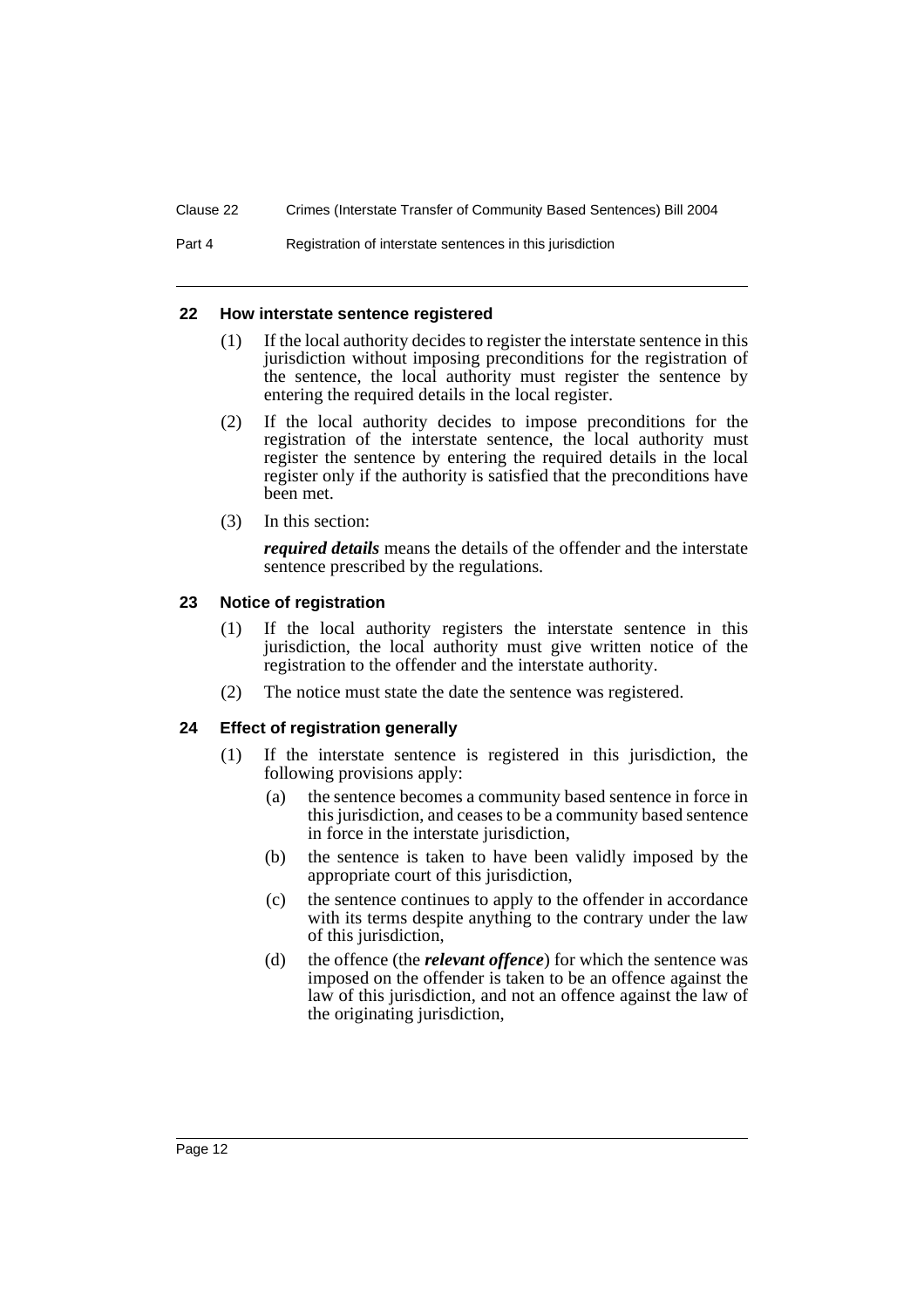- (e) the penalty for the relevant offence is taken to be the relevant penalty for the offence under the law of the originating jurisdiction, and not the penalty for an offence of that kind (if any) under the law of this jurisdiction,
- (f) any part of the sentence served in an interstate jurisdiction before its registration is taken to have been served in this jurisdiction.
- (g) the offender may be dealt with in this jurisdiction for a breach of the sentence, whether the breach happened before, or happens after, the registration of the sentence,
- (h) the law of this jurisdiction applies to the sentence and any breach of it with the changes (if any) prescribed by the regulations.
- (2) Subsection (1) (d) and (e) do not apply if this jurisdiction is the originating jurisdiction.
- (3) This section does not affect any right, in the originating jurisdiction, of appeal or review (however described) in relation to:
	- (a) the conviction or finding of guilt on which the interstate sentence was based, or
	- (b) the imposition of the interstate sentence.
- (4) Any sentence or decision imposed or made on an appeal or review mentioned in subsection (3) has effect in this jurisdiction as if it were validly imposed or made on an appeal or review in this jurisdiction.
- (5) This section does not give any right to the offender to an appeal or review (however described) in this jurisdiction in relation to the conviction, finding of guilt or imposition of sentence mentioned in subsection (3).
- (6) In this section:

*appropriate court*, of this jurisdiction, means:

- (a) if the interstate sentence was imposed by a court of summary jurisdiction or by a court on appeal from a court of summary jurisdiction—a Local Court, and
- (b) in any other case—the Supreme Court.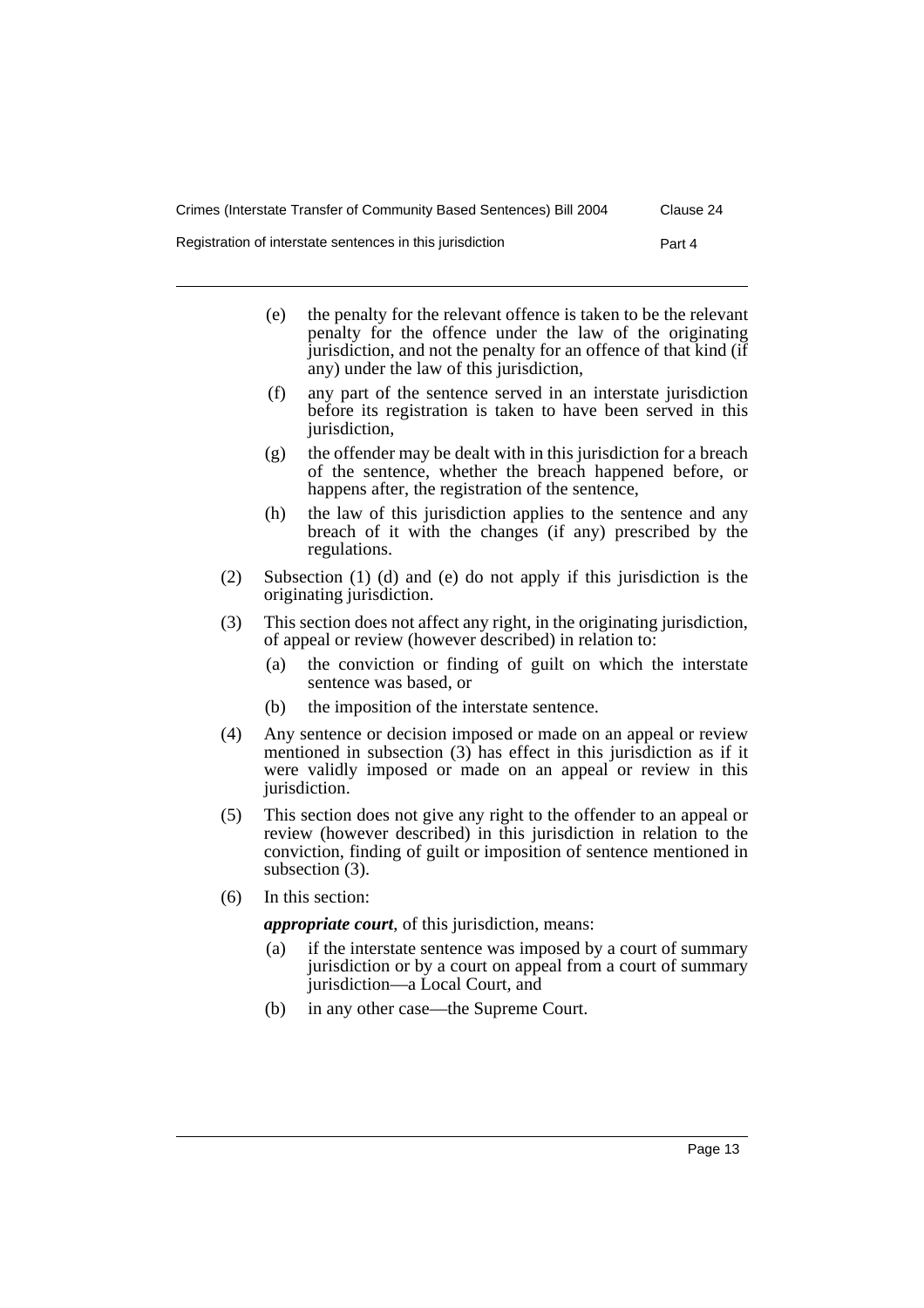# **Part 5 Registration of local sentences in interstate jurisdictions**

#### **25 Request for transfer of local sentence**

The local authority may request the interstate authority for an interstate jurisdiction to register a local sentence in the interstate jurisdiction.

#### **26 Response to request for additional information**

The local authority may, at the request of the interstate authority or on its own initiative, give the interstate authority any additional information about the local sentence or the offender.

## **27 Effect of interstate registration**

- (1) If the local sentence is registered in the interstate jurisdiction, the following provisions have effect:
	- (a) the sentence becomes a community based sentence in force in the interstate jurisdiction, and ceases to be a community based sentence in force in this jurisdiction,
	- (b) the offender may be dealt with in the interstate jurisdiction for a breach of the sentence, whether the breach happened before, or happens after, the registration of the sentence,
	- (c) if the sentence is registered in the local register—the sentence ceases to be registered.
- (2) If this jurisdiction is the originating jurisdiction for the local sentence, this section does not affect any right of appeal or review (however described) in relation to:
	- (a) the conviction or finding of guilt on which the sentence was based, or
	- (b) the imposition of the sentence.
- (3) To remove any doubt, this section does not prevent the local sentence from later being registered in this jurisdiction.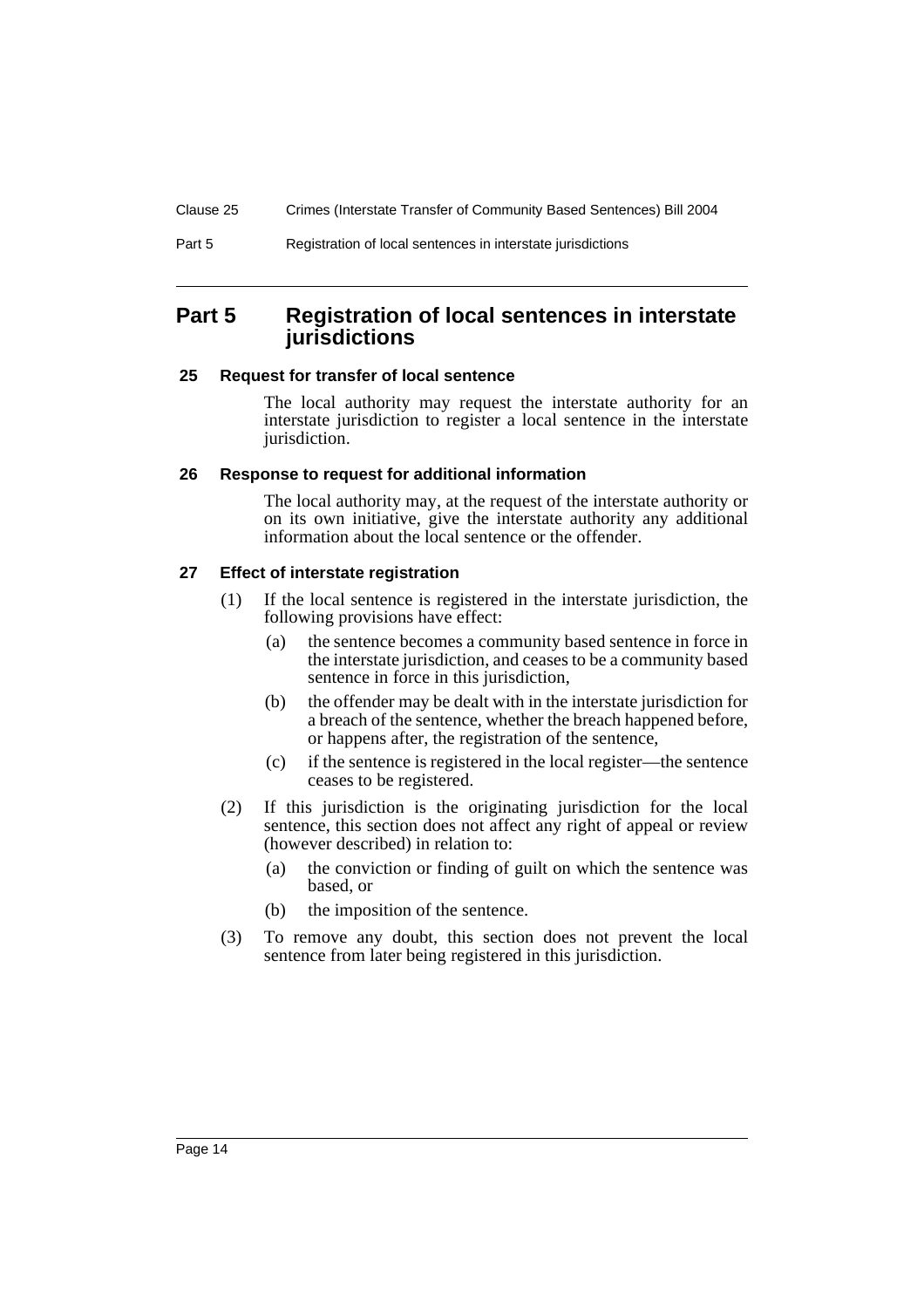Crimes (Interstate Transfer of Community Based Sentences) Bill 2004 Clause 28

Miscellaneous **Part 6** 

# **Part 6 Miscellaneous**

#### **28 Inaccurate information about local sentence registered interstate**

- (1) This section applies if:
	- (a) a community based sentence that was a local sentence is registered in an interstate jurisdiction, and
	- (b) the local authority becomes aware that information about the sentence or the offender recorded in the register kept under the corresponding law of the interstate jurisdiction (the *interstate register*) is not, or is no longer, accurate.
- (2) The local authority must tell the interstate authority for the interstate jurisdiction how the information in the interstate register needs to be changed to be accurate.
- (3) Without limiting subsection (2), the local authority must tell the interstate authority about:
	- (a) any part of the sentence served in this jurisdiction between the making of the request to register the sentence in the interstate jurisdiction and its registration in the interstate jurisdiction, or
	- (b) the outcome of any appeal or review in this jurisdiction affecting the sentence.

# **29 Dispute about accuracy of information in interstate register**

- (1) This section applies if:
	- (a) a community based sentence that was a local sentence is registered in an interstate jurisdiction, and
	- (b) the offender claims, in writing, to the interstate authority for the interstate jurisdiction that the information recorded about the sentence or the offender in the register kept under the corresponding law of the interstate jurisdiction (the *interstate register*) is not, or is no longer, accurate, and states in the claim how the information is inaccurate.
- (2) The interstate authority may send the local authority:
	- (a) a copy of the claim, and
	- (b) an extract from the interstate register containing the information that the offender claims is inaccurate.
- (3) The local authority must check whether the information in the extract is accurate, having regard to the offender's claims.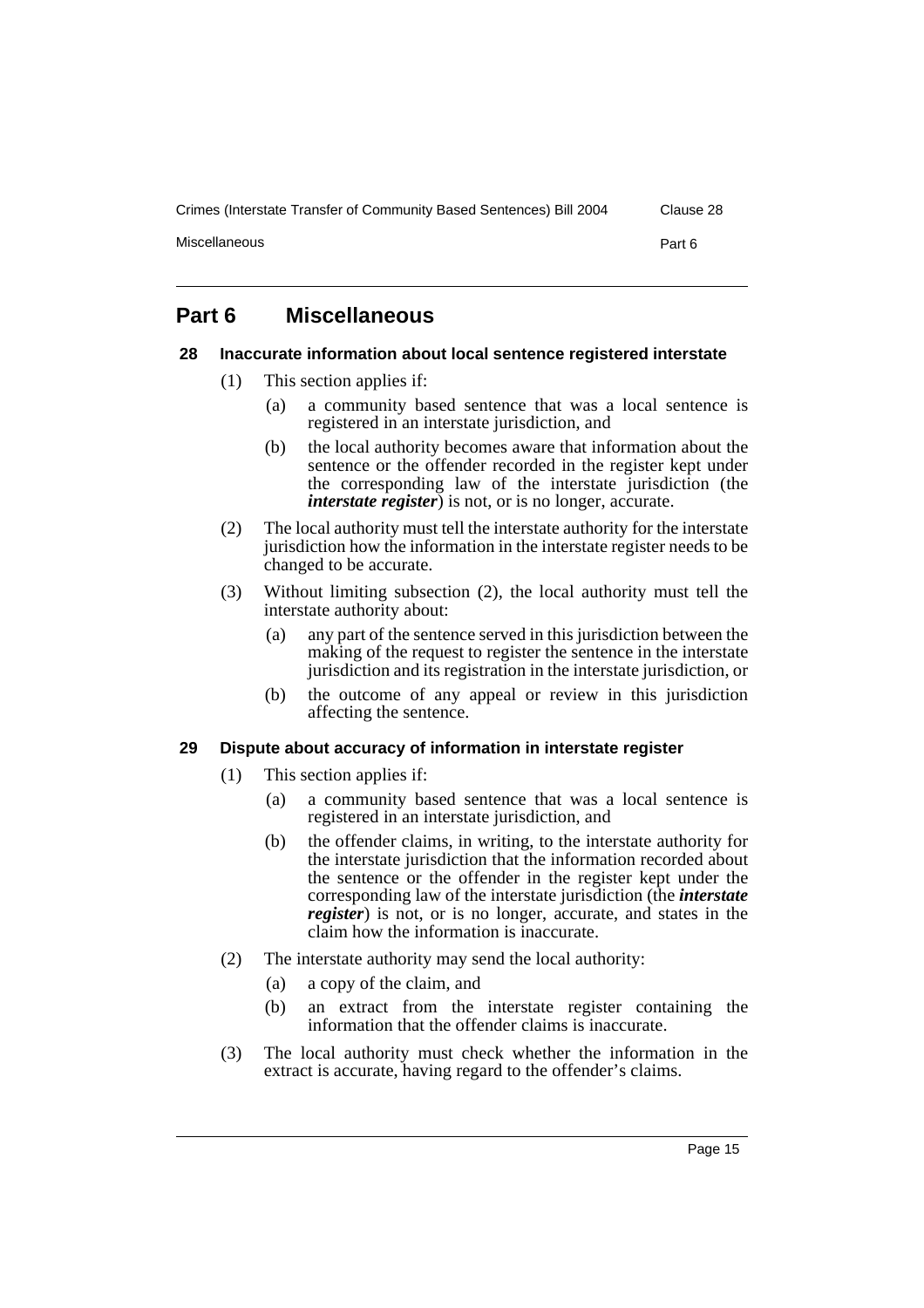#### Clause 30 Crimes (Interstate Transfer of Community Based Sentences) Bill 2004

Part 6 Miscellaneous

- (4) If the local authority is satisfied that the information is accurate, the local authority must tell the interstate authority.
- (5) If the local authority is satisfied that the information is inaccurate, the local authority must give the interstate authority the correct information.

#### **30 Evidence of registration and registered particulars**

- (1) A certificate that appears to be signed by or on behalf of the local authority or the interstate authority for an interstate jurisdiction, and states a matter that appears in or can be worked out from the register kept under this Act or a corresponding law, is evidence of the matter.
- (2) A certificate under subsection (1) may state a matter by reference to a date or period.
- (3) A certificate that appears to be signed by or on behalf of the local authority or the interstate authority for an interstate jurisdiction, and states any matter prescribed by the regulations, is evidence of the matter.
- (4) A certificate that appears to be signed by or on behalf of the local authority or the interstate authority for an interstate jurisdiction and states any of the following details is evidence of the matter:
	- (a) details of a community based sentence or the offender in relation to a community based sentence,
	- (b) details of any part of a community based sentence that has or has not been served.
- (5) A court must accept a certificate mentioned in this section as proof of the matters stated in it if there is no evidence to the contrary.
- (6) A court must or may admit into evidence other documents prescribed by the regulations in the circumstances prescribed by the regulations.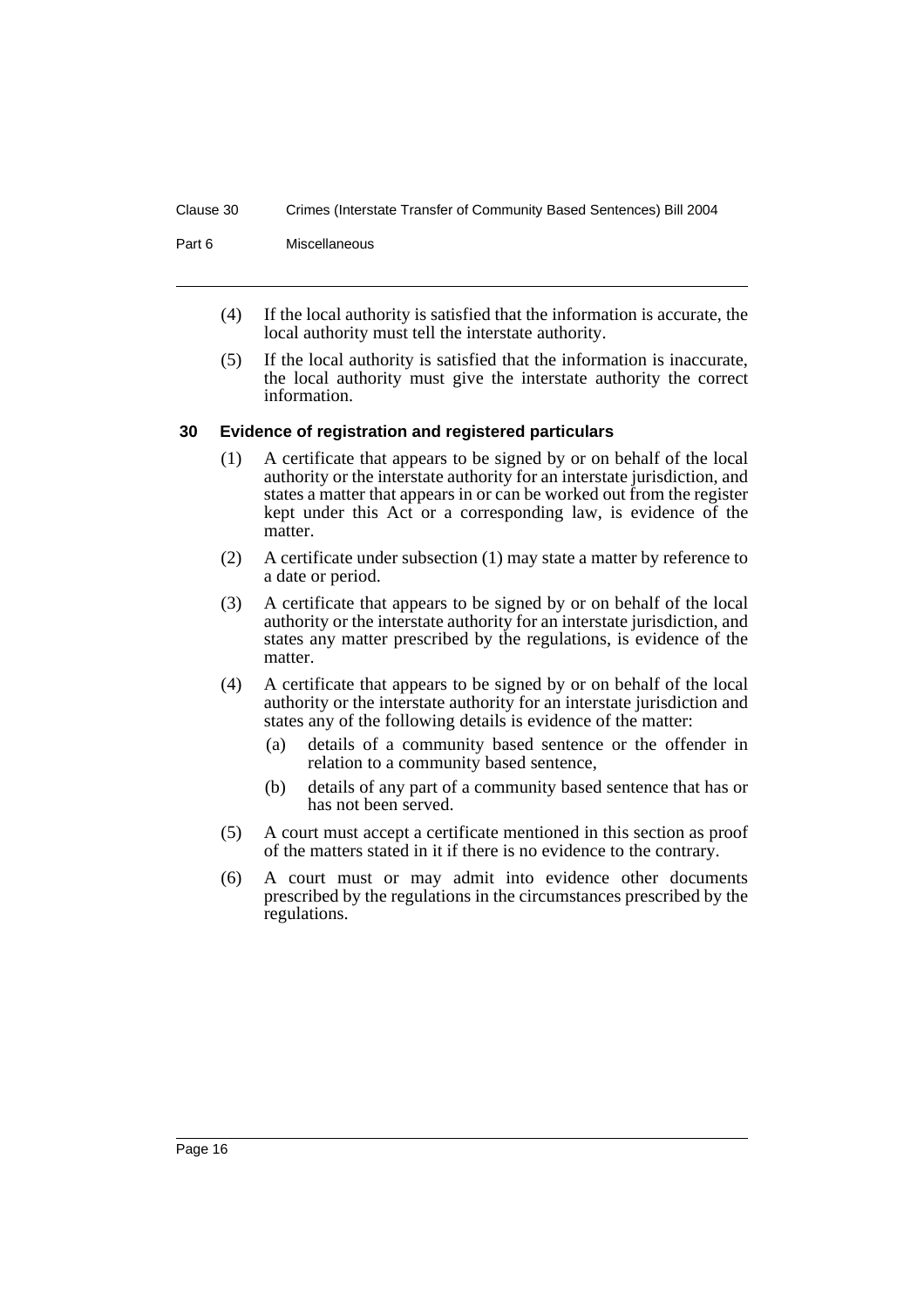| Crimes (Interstate Transfer of Community Based Sentences) Bill 2004 | Clause 31 |
|---------------------------------------------------------------------|-----------|
| Miscellaneous                                                       | Part 6    |

## **31 Regulations**

The Governor may make regulations, not inconsistent with this Act, for or with respect to any matter that by this Act is required or permitted to be prescribed or that is necessary or convenient to be prescribed for carrying out or giving effect to this Act.

#### **32 Savings, transitional and other provisions**

Schedule 1 has effect.

#### **33 Review of Act**

- (1) The Minister is to review this Act to determine whether the policy objectives of the Act remain valid and whether the terms of the Act remain appropriate for securing those objectives.
- (2) The review is to be undertaken as soon as possible after the period of 5 years from the date of assent to this Act.
- (3) A report on the outcome of the review is to be tabled in each House of Parliament within 12 months after the end of the period of 5 years.